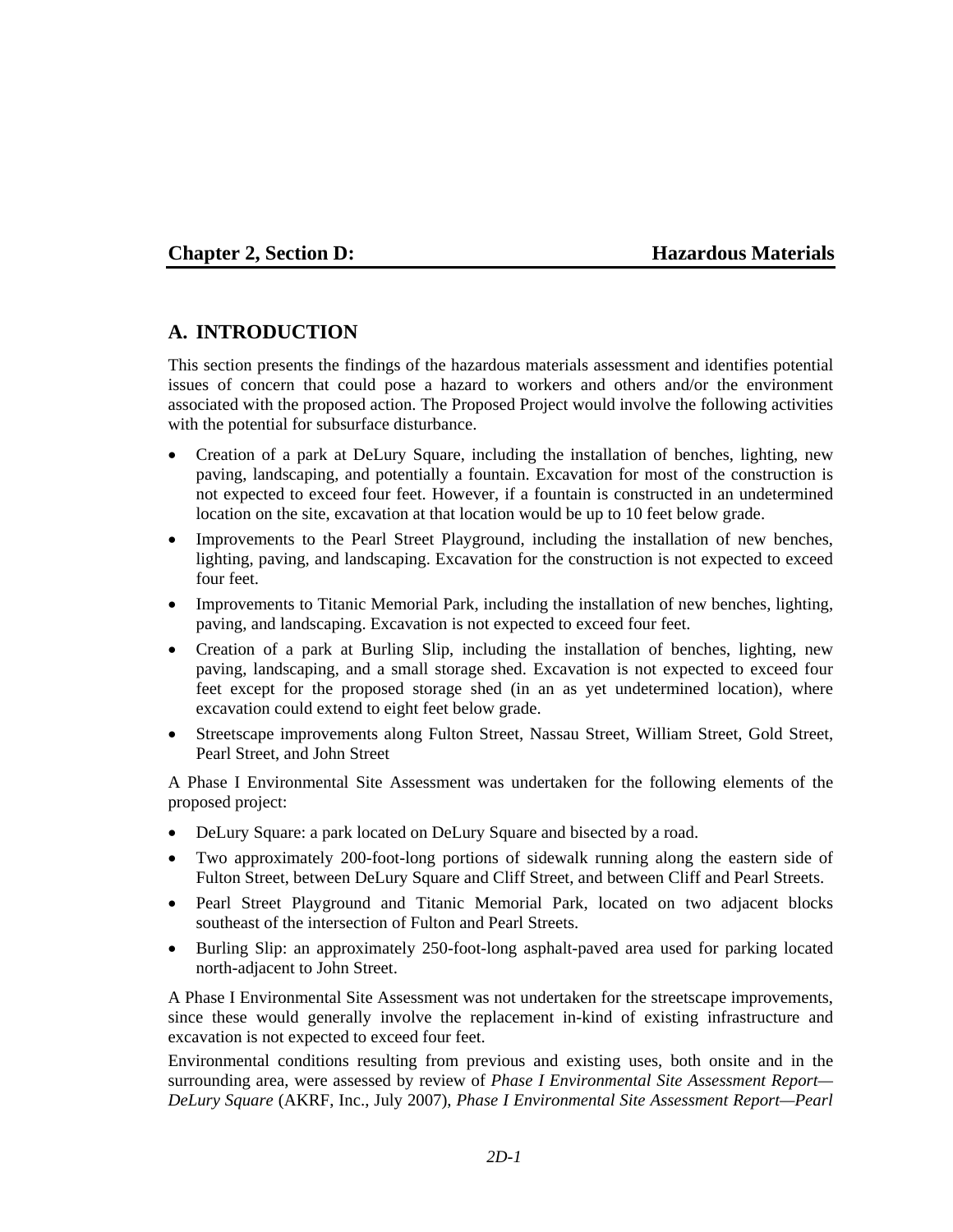*Street Playground and Titanic Memorial Park* (AKRF, Inc., July 2007), and *Phase I Environmental Site Assessment Report—Burling Slip* (AKRF, Inc., July 2007).

# **B. EXISTING CONDITIONS**

#### **SUBSURFACE CONDITIONS**

The DeLury Square portion of the project site is located at approximately 20 feet above mean sea level. Groundwater at this location is estimated to be approximately 20 feet below grade and would be expected to flow in a generally southeasterly direction, toward the East River. Bedrock at this location is expected at approximately 60 feet below grade.

The Pearl Street Playground and Titanic Memorial Park are located at approximately 10 feet above mean sea level. Groundwater at this portion of the site is estimated to be approximately 10 feet below grade and would be expected to flow in a generally southeasterly direction, toward the East River. Bedrock at this location is expected approximately 120 feet below grade.

The Burling Slip portion of the project site is located at approximately five feet above mean sea level. Groundwater is estimated to be approximately five feet below grade and would be expected to flow in a generally southeasterly direction, toward the East River. Bedrock is expected approximately 140 feet below grade.

Actual groundwater flow may be affected by past filling activities, underground utilities, other subsurface openings, or obstructions such as basements, underground parking garages and subway lines, tidal fluctuations, and other factors beyond the scope of the study. Groundwater in Manhattan is not used as a source of drinking water.

#### **PHASE I STUDY**

The Phase I studies reviewed information sources including: Sanborn™ Fire Insurance maps; environmental regulatory agency databases identifying state and/or federally listed sites; and city databases and records (Department of Buildings and Fire Department) to assist in identifying prior uses. In addition, the Phase I studies included reconnaissance of the site and surrounding neighborhood. The Phase I research indicated that the DeLury Square portion of the site was developed from prior to 1894 until approximately 1977 with an office building and part of a building used for manufacturing and storage of steamfitting supplies, and was later vacant or used as a park. The portion of the site presently composed of the Pearl Street Playground and Titanic Memorial Park was developed prior to 1894, and historically included properties such as a print shop, a building with an "oils basement," a chemical store and factory, a drug and chemical store, and a vacant lot possibly used for storage by Beekman Street Hospital. The Burling Slip portion of the site and the on-site sidewalk were never developed with buildings.

The Phase I studies identified potential historical and present sources of contamination on- and off-site, including a transformer vault, two dry cleaners, a shot factory, a print shop, drug, chemical and dye stores, and electrical substations in close proximity to DeLury Square; a print shop on the Pearl Street Playground location; a building with an "oils basement" on the Titanic Memorial Park location; two wholesale drug stores, a chemical and dye shop, a tinware factory, a chemical store and factory, Beekman Street Hospital, and an associated drug warehouse on or adjacent to the Pearl Street Playground and Titanic Memorial Park portions of the site; a dry cleaner and an electrical substation located in a potentially upgradient groundwater flow